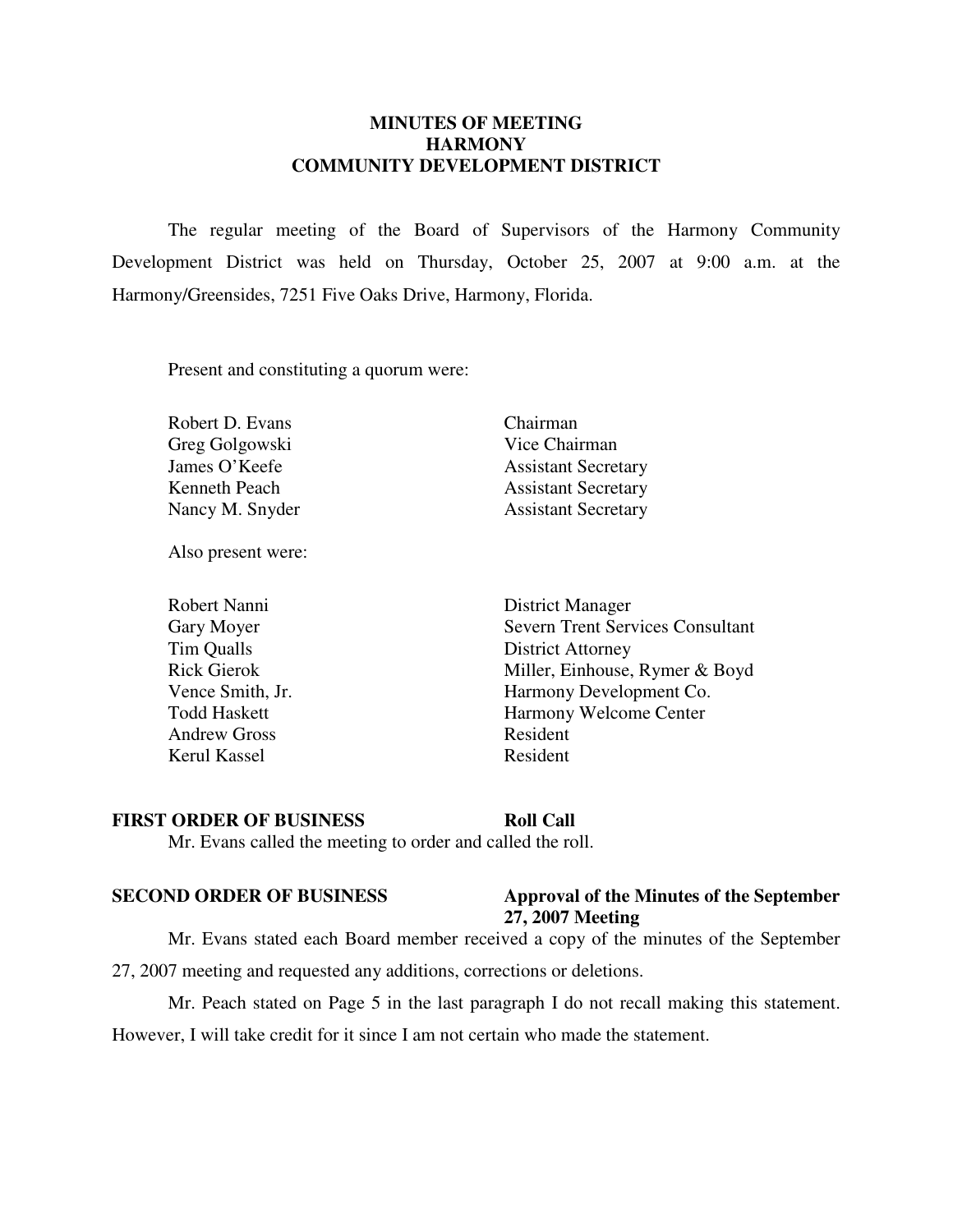On MOTION by Mr. O'Keefe seconded by Mr. Peach with all in favor, the minutes of the September 27, 2007 meeting were approved.

### **THIRD ORDER OF BUSINESS Manager's Report – Acceptance of the Audit for Fiscal Year 2006**

 Mr. Nanni stated there is a concise summary on Page 24 which essentially states there are no current or prior year findings which the Board had to adhere to; and there are no violations of laws, illegal or improper expenditures. It is basically a clean audit.

> On MOTION by Ms. Snyder seconded by Mr. O'Keefe with all in favor, the Fiscal Year 2006 Audit by Grau & Associates was accepted.

 Mr. Moyer stated we are going to try to get the Fiscal Year 2007 audit completed in a much earlier timeframe. We hope to have it to you by February or March 2008.

Mr. Evans stated I heard the audit format was going to be changed.

 Mr. Moyer stated you are referring to GASB 34 which has been around since 2001 or 2002. As a result, our financial statements must be presented in a format similar to an enterprise fund. They are trying to force governments to recognize depreciation of fixed assets such as bridges, in relation to what happened in Minnesota. Therefore, you actually have two financial statements. Your General Fund will be presented as a government fund, which will be restated as an Enterprise Fund showing depreciation of assets; and the elected officials will need to address how the capital going forward is going to be replaced.

 Mr. Evans stated this will give you a better insight with regards to the establishment of potential reserves for replacement of those assets.

## **FOURTH ORDER OF BUSINESS Attorney's Report**

 Mr. Qualls stated I received the recorded deeds from the transfer and gave a copy to Mr. Smith for Harmony records; I placed a copy in our file; and I e-mailed a copy to Mr. Evans for his records. I also e-mailed Ms. Davis of Severn Trent to make her aware the transfer took place in order for the insurance to be taken care of.

### **FIFTH ORDER OF BUSINESS Engineer's Report**

There being no report, the next item followed.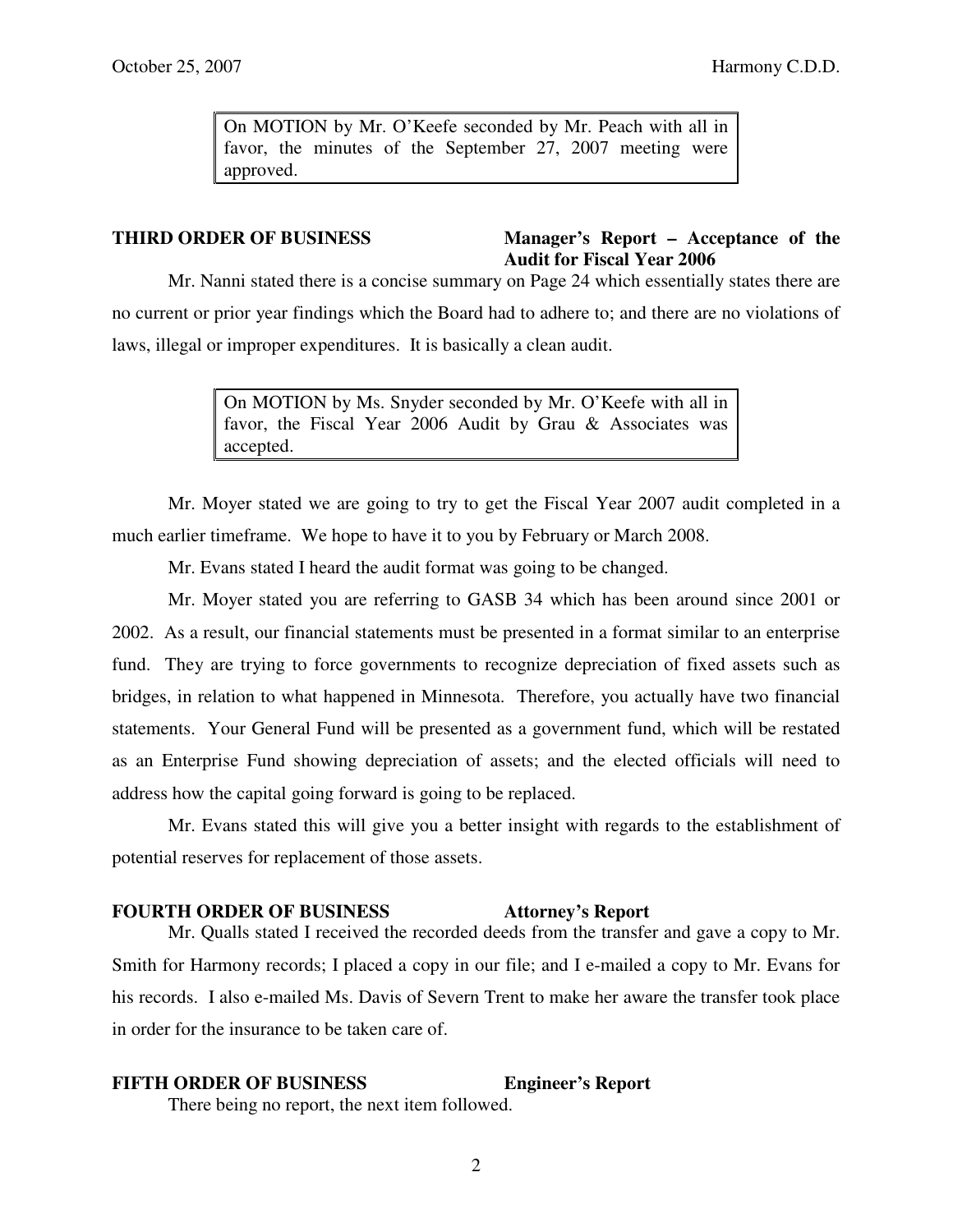#### **SIXTH ORDER OF BUSINESS Developer's Report**

 Mr. Smith stated supervisors may have noticed a large amount of unusual equipment on site which relates to work in progress from now through the beginning of the year to upgrade approximately 1½ miles of pipeline through Harmony. Florida Gas Transmission is in the process of doing this upgrade. Therefore, you will probably notice an unusual amount of activity relating to this over the next 90 to 120 days.

 Ms. Snyder stated I know people who live across from the golf course and they were not aware of what was happening. Perhaps you can put something in the newsletter in order to make all residents aware of what is going on.

 Mr. Smith stated this was previously addressed under the Harmony Notes approximately three weeks ago to notify the people in the neighborhood and I believe another notice should be forthcoming.

 Mr. Golgowski asked is this the area where I saw the pipes laid out this morning or will they actually go through the community?

 Mr. Smith responded they will go through the community via directional drilling or boring underneath here. The area in which the pipes are laid out is known as an open depth, where they actually open and cover the area.

# **SEVENTH ORDER OF BUSINESS Discussion of the Monthly Boat Report**

There being no report, the next item followed.

# **EIGHTH ORDER OF BUSINESS Supervisors' Requests**

 Mr. Evans stated we received some comments as well as productive ideas from residents. One resident raised the possibility of trimming or thinning out the canopies and oak trees. Subsequently, we did an evaluation and got some quotes. However, the budget was already approved, but we may want to consider including this during the next budget period. We also had a request to install street lights at Lakeshore Park after the budget was finalized. Therefore, we may want to consider this during the next budgetary period. In consideration of the lengthy discussion along with the helpful input from the many residents who attended the meeting, they want us to continue watching the budget expenditures closely. Therefore, I suggest we address these issues during the next budgetary period.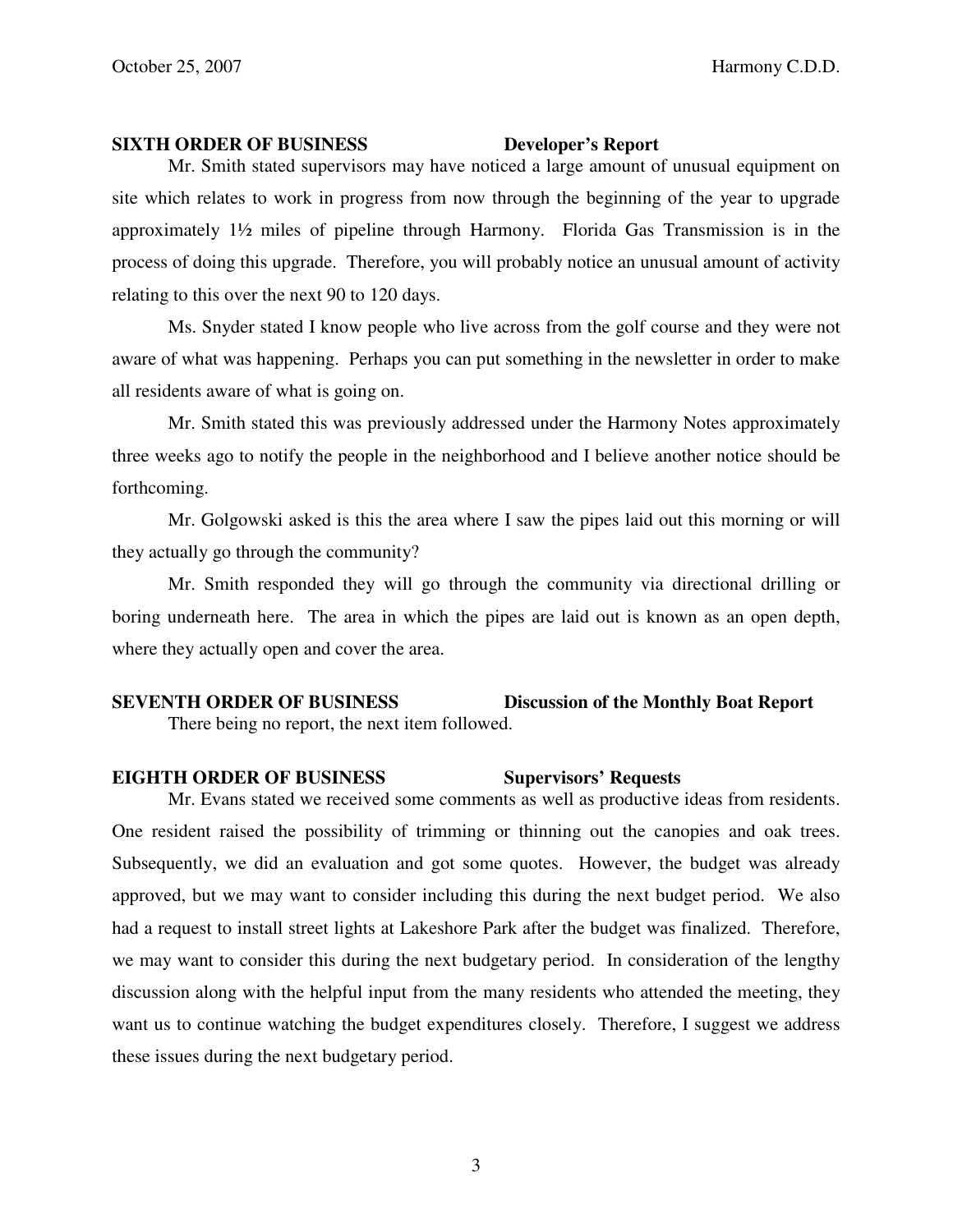Mr. Golgowski stated with regards to irrigation control, our system controller was reviewed by an outside expert. According to the report, he was able to reduce our water use by decreasing the times in established zones, turning them off completely in the well-established zones; and adjusting other areas in need of irrigation. The zones which ran for 40 minutes have been decreased to not more than 20 minutes or 10 minutes in some cases. We should notice a substantial savings, assuming the landscape responds positively to these adjustments. He also noted some other modifications which can be done to the hardware on the system, taking it further. Of course, he came back with a proposal to regularly monitor the system on a monthly basis, which we can bring back for consideration if the savings are truly there as we look at the billings coming in. Perhaps we can afford to pay to keep this up if we are saving money. However, this may not be the case if it is an additional expense.

Mr. Evans stated we will evaluate this as the numbers come in.

#### **NINTH ORDER OF BUSINESS Audience Comments**

 *Ms. Kassel stated I would like an update of Severn Trent's complaint tracking system.* 

 Mr. Moyer stated the complaint tracking system is a proprietary software program installed by Severn Trent. Since our staff is currently being trained on it, I believe it is going to be operational in the near future. It is a way to communicate better between complaints which are received here and transmitted to our office in order for us to be able to track the status of those complaints.

#### *Ms. Kassel asked are the complaints received at the welcome center or elsewhere?*

 Mr. Moyer responded I believe some complaints will continue to be handled locally. Complaints involving vendors will be communicated to Severn Trent management, after which we will track them and respond locally or to the complainant through the database. If someone calls and asks for something to be done, we will enter the information into a computer and the information will be sent to the person who can actually do the work. This information will come back to us and we will enter it into the computer and respond to the complaint or inform you the work was done.

 *Ms. Kassel asked should residents contact your organization directly?* 

 Mr. Moyer responded this is certainly an option. However, it is acceptable for you to contact Mr. Smith or his staff, if they can handle it. If it involves employing a vendor, it needs to come to us.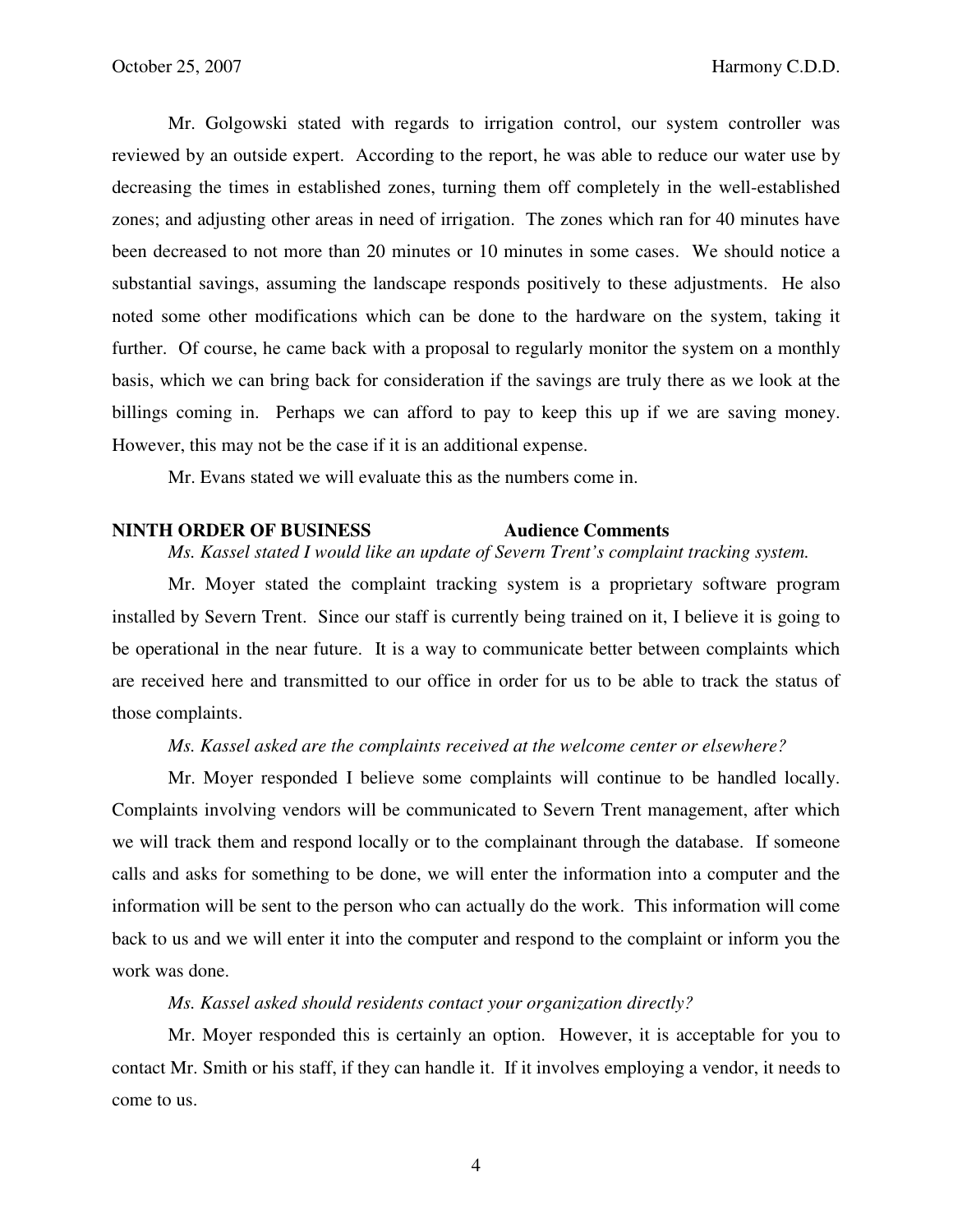*Ms. Kassel asked what is the suggested procedure for residents wanting to get in touch with the CDD with regards to an issue they are required to handle?* 

 Mr. Moyer responded I am going to meet with Mr. Smith as soon as we get this program up and running to come up with the protocol.

 *Ms. Kassel asked will you be able to have this in place and advertised to the residents by next month?* 

Mr. Moyer responded we will do our best to do so.

 *Ms. Kassel stated the minutes of the previous meetings were not yet posted on the website as of a couple of days ago.* 

 Mr. Moyer stated I understand the previous minutes which were not there have been posted, including August and September 2007. The young lady in Severn Trent's office who provides this information to the gentleman we hired to post the information was waiting for the minutes to be signed by this Board, which involves a 30-day timeframe. However, once the Board approves the minutes they will be posted immediately. If this works the way it should, the September minutes which were just approved today will be posted on the website within a matter of several days.

 *Ms. Kassel stated the last minutes posted as of last Friday were from May 26, 2005, which is 2½ years ago.* 

 Mr. Moyer stated we will contact the gentleman in charge of the website in order to determine what is going on.

 *Ms. Kassel asked who should I speak to in order to get a better understanding of the numbers in the financial statements as well as long-term liability information?* 

 Mr. Moyer responded you can contact Mr. Rick Woodville. However, long-term liabilities consist primarily of outstanding debt for the bonds which were issued.

 *Ms. Kassel stated I understand this, but I want to have a more detailed explanation of how it is broken out.* 

Mr. Moyer asked do you have a copy of the audit?

 *Ms. Kassel responded I am looking at Page 19 of the audit, and I want to understand how all of this is broken out; how it accelerates or escalates over a period of time; and how this is going to affect residents' taxes.* 

5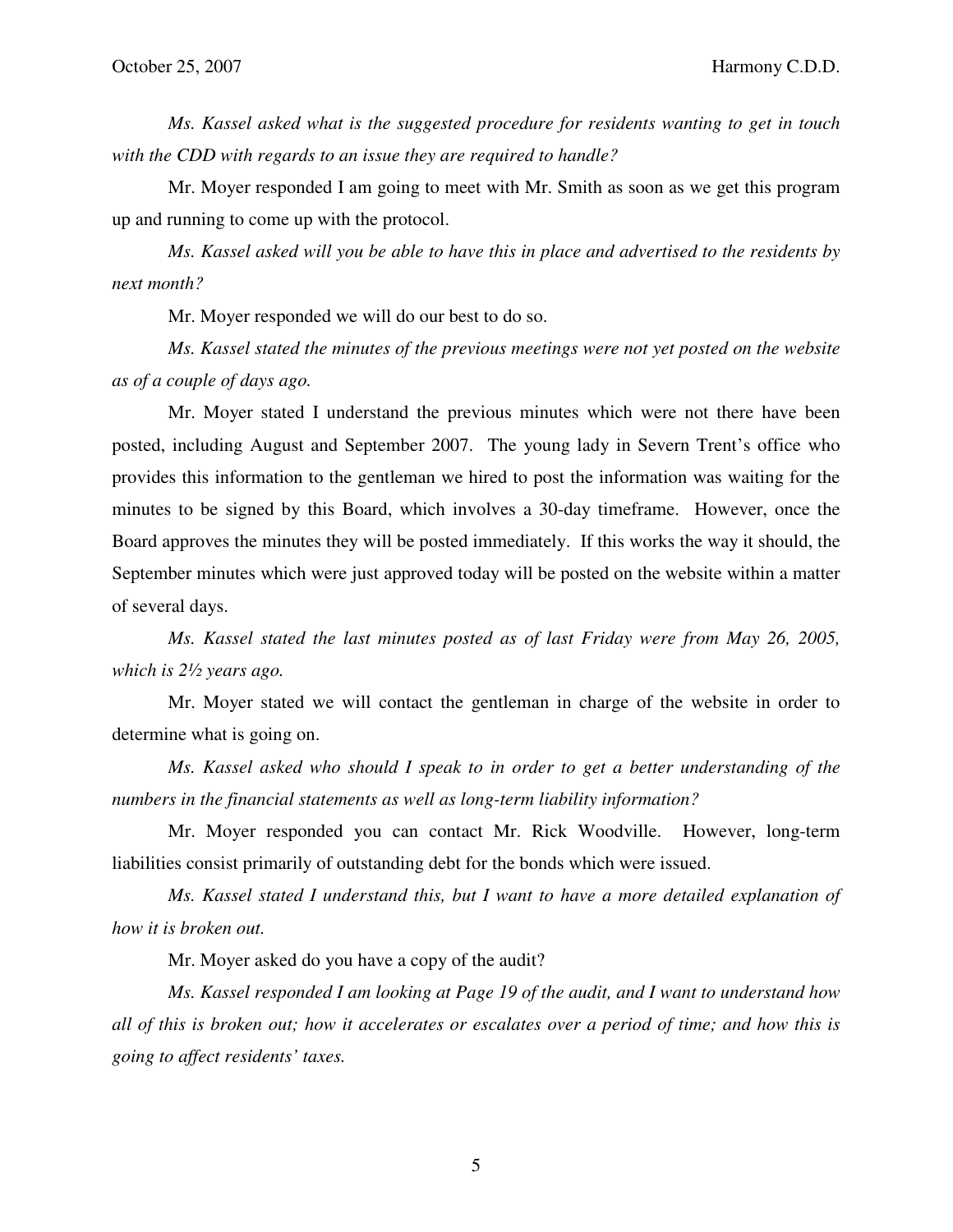Mr. Moyer stated the bonds do not change over time. Your annual installment of principal and interest stays level. Are you confused about the total on the right-hand side at approximately \$2 Million which increases to \$13 Million?

 *Ms. Kassel responded that is correct.* 

 Mr. Moyer stated this is between 2012 and 2016. The reason they do this is to avoid having two pages of numbers which will be \$2,671,000.

 *Mr. Gross stated when I attended a CDD meeting a couple of months ago, there was a question concerning what the CDD handles; and apparently the alleyway is the HOA's responsibility. Is this correct?* 

Mr. Evans responded it is not, but if you follow with your question we will clarify.

 *Mr. Gross stated my wife spoke to the gentleman who handles issues with regards to guidelines and rules. There is a truck parked behind my house, as shown in the photos which I printed out. I am certain this is not allowed. Every time I look out my back door, I see this truck which is parked in the alleyway. As a result, my wife has difficulty backing out her car, and we have both filed complaints.* 

 Mr. Haskett stated although it is an HOA issue, Sentry Management has been going through the process of sending violation notices. The owners of the truck are renters, which makes it a more difficult process. I believe the homeowner is out of the country, but is preparing to pursue this legally. However, I do not believe we are in a position to tow the truck at this point in time.

 *Mr. Gross stated this has been going on for three months; and the next thing I know it is going to be one year at which time their lease will expire. In the meantime, my wife will continue to have a great deal of difficulty pulling the car out.* 

 Mr. Evans stated this is governed by the POA and from what I heard, it was turned over to legal counsel.

 *Mr. Gross stated I called and complained about this, but I did not hear anything.* 

 Mr. Evans stated although this is an HOA issue, I would rather be aware of these situations regardless of who it has to deal with, in order for us to be able to send it in the appropriate direction.

 *Mr. Gross stated perhaps you can consider a trial run to hold the Board meeting at a different time, such as later in the afternoon.* 

6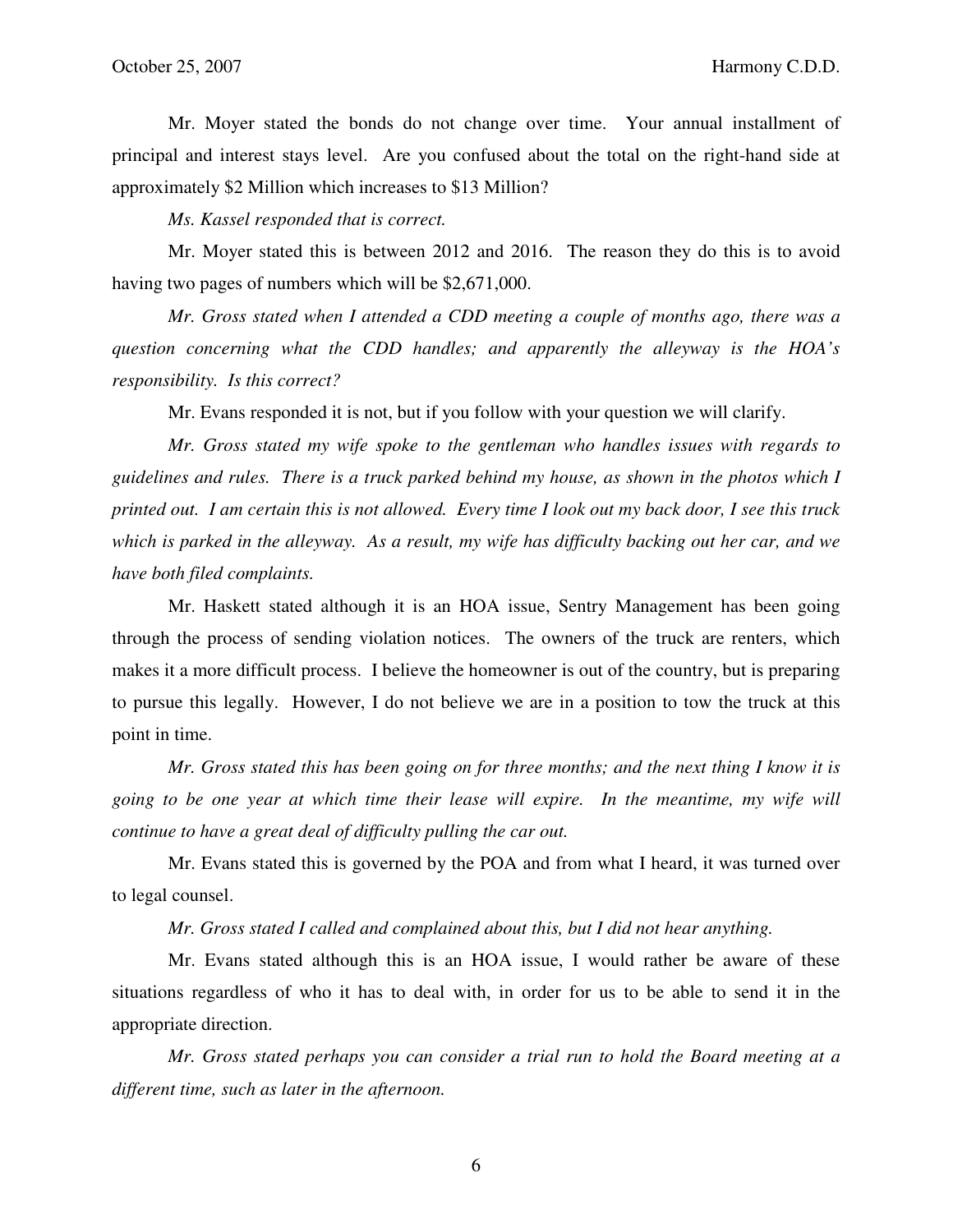Mr. Moyer stated everything is process-driven, whether it is a District or an HOA. Unfortunately, nothing can happen immediately with regards to government or HOAs. Notice must be given; a certain amount of time must pass for correction and if this does not happen, there is another process, which becomes frustrating for the people who are affected. Unfortunately, those are the laws for which we all operate under.

 *Mr. Gross stated I understand the procedures, but I want to ensure I am kept in the loop.* 

 *Ms. Kassel stated I am not certain if this is an HOA, CDD or developer issue, but I want to know if the residents are going to be informed with regards to the status of the houses under construction. Is there a way for the residents to find out what the current plan is to ensure those homes are finally built?* 

Mr. Evans responded there is no ability on the part of the CDD for this oversight.

 *Ms. Kassel asked who is responsible?* 

 Mr. Evans responded much of this has to do with the individual homeowner because if they are not paying their contractors in some cases, the contractors are not going to finish the houses. However, this is not going to be the oversight role of the CDD.

*Ms. Kassel asked whose oversight role will it be?* 

Mr. Evans responded it depends on each individual lot situation.

 *Ms. Kassel asked does the developer have some influence over there?* 

Mr. Evans responded this is the case to a certain degree.

 *Ms. Kassel asked will there be any communication on the part of the developer to the resident?* 

 Mr. Evans responded there will be no communication from the CDD Board. I am not speaking for the developer; I am speaking for the Board. There will not be any communication or responsibility taken on by this Board with regards to this issue.

*Ms. Kassel asked are you not willing to speak on the part of the developer?* 

Mr. Evans responded this is a CDD Board meeting and you should be aware of this.

| <b>TENTH ORDER OF BUSINESS</b>        |                                     |  |  |  | Approval of the September 2007     |  |  |
|---------------------------------------|-------------------------------------|--|--|--|------------------------------------|--|--|
|                                       | Financial Statements, Requisitions, |  |  |  |                                    |  |  |
|                                       |                                     |  |  |  | Invoice Approval #90, Invoices and |  |  |
|                                       | <b>Check Run Summary</b>            |  |  |  |                                    |  |  |
| There being no comments or questions. |                                     |  |  |  |                                    |  |  |

ere being no comments or questions,